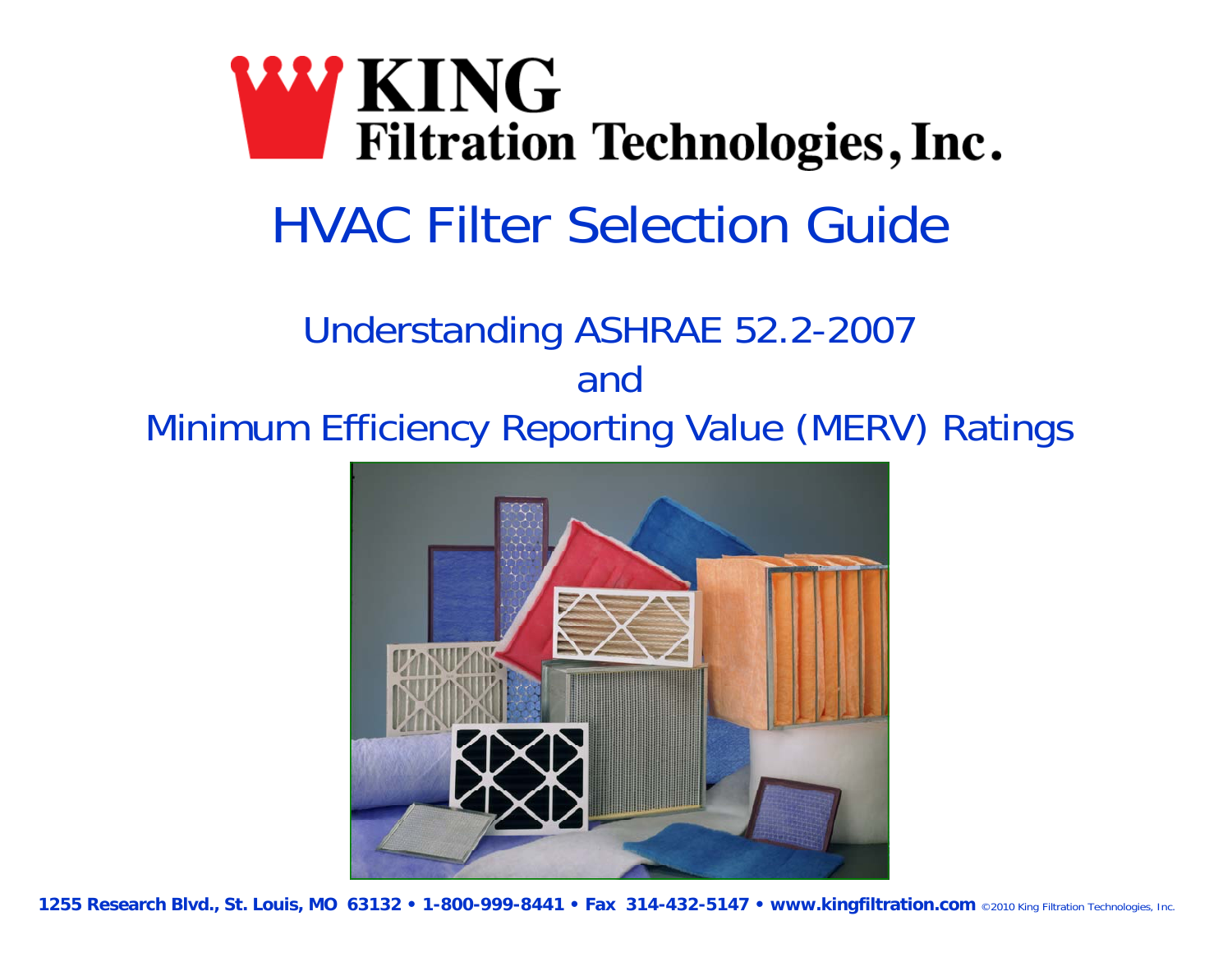

#### **About ASHRAE Standard 52.2-2007**

ASHRAE Standard 52.2-2007 is intended to assist end-users and specifiers in their selection of appropriate air filtration products by defining anticipated performance throughout the useful life of a filter. Specifically it is a method of testing all general ventilation air-cleaning devices (HVAC filters) for removal efficiency by particle size.

For more information visit www.ashrae.org or ask your King Filtration representative for a copy of the National Air Filtration Association (NAFA) User's Guide for ANSI/ASHRAE Standard 52.2-2007

#### **Background**

The obsolete AHSRAE52.1 was used as the standard for several decades in the general ventilation air filter industry. A main component of 52.1 was the Average Dust Spot Efficiency Tests. The new standard, however, evaluates air filter efficiency as a function of particle size. The new test method determines the ability of an air filter to remove dust by specific particle sizes ranging from 0.30 to 10 microns. This advancement led to the creation of a Minimum Efficiency Reporting Value (MERV) to determine the performance of each filter tested. MERV is a central feature of ASHRAE 52.2

#### **MERV Performance**

The Minimum Efficiency Reporting Value, or MERV is a guideline to inform consumers how efficient a filter will be when installed. MERV 1 - 4 air filters are typically disposable panel filters or pads and are used primarily to protect equipment from particles no smaller than 10 microns. MERV 5 - 8 filters are a better choice and more commonly found in both residential and commercial applications. They are capable of effectively collecting particles as small as 3 microns. MERV 9 - 12 air filters are used in commercial and industrial settings, or in residential, where dust control is valued. These filters are capable of collecting particles in the  $1 - 3$  micron range. It is important to change these filters when recommended due to the negative impact they will have on air flow when they become dirty. MERV 13 - 16 are the most efficient air filters and can stop particles as small as 0.3 microns. These filters are typically used in hospitals or manufacturing facilities where super clean environments are necessary.

One important characteristic of ASHRAE 52.2 is the required calculation of dust holding capacity and arrestance, explained in Addendum B. A key element of 52.2 is particle size efficiency, which has the most significant value when determining filter performance. King Filtration's technical specialists are available to provide assistance to customer's in understanding the latest standards.

#### **Appendix J Conditioning**

ASHRAE 52.2-2007 also introduces a standard that insures air filter purchasers and users are aware of the filter's performance in specific applications. Appendix J is an optional test which replaces the non-mandatory filter-conditioning step of 30 grams of dust loading with a potassiumchloride (KCL) conditioning method which is intended to closely mimic the aerosol-particle size distribution normally seen when filters are operated under "real-life" conditions. This test provides and additional value, MERV A, which can be used to quantify a filter's performance. In a few cases, the efficiency of a filter decreases after conditioning, some sufficient enough to decrease the MERV rating by several numbers. Although these measures are useful tools in selecting air filters, it is suggested that customers look at MERV numbers in terms of (+) or (-) 1. Be sure to purchase a better filter, rather than a better test result.

#### **Standard Test Airflow Rates**

The Minimum Efficiency Reporting Value (MERV) must be stated with the air velocity at which the filter was tested. For example, if the filter was tested with an air velocity of 492 FPM and was found to be MERV 8, the filter's Minimum Efficiency Reporting Value would be MERV8 @ 492 FPM. ASHRAE Standard 52.2 tests are to be conducted at one of seven airflow rates:

| 118 FPM (0.60 m/s) |
|--------------------|
| 246 FPM (1.25 m/s) |
| 295 FPM (1.50 m/s) |
| 374 FPM (1.90 m/s) |
| 492 FPM (2.50 m/s) |
| 630 FPM (3.20 m/s) |
| 748 FPM (3.80 m/s) |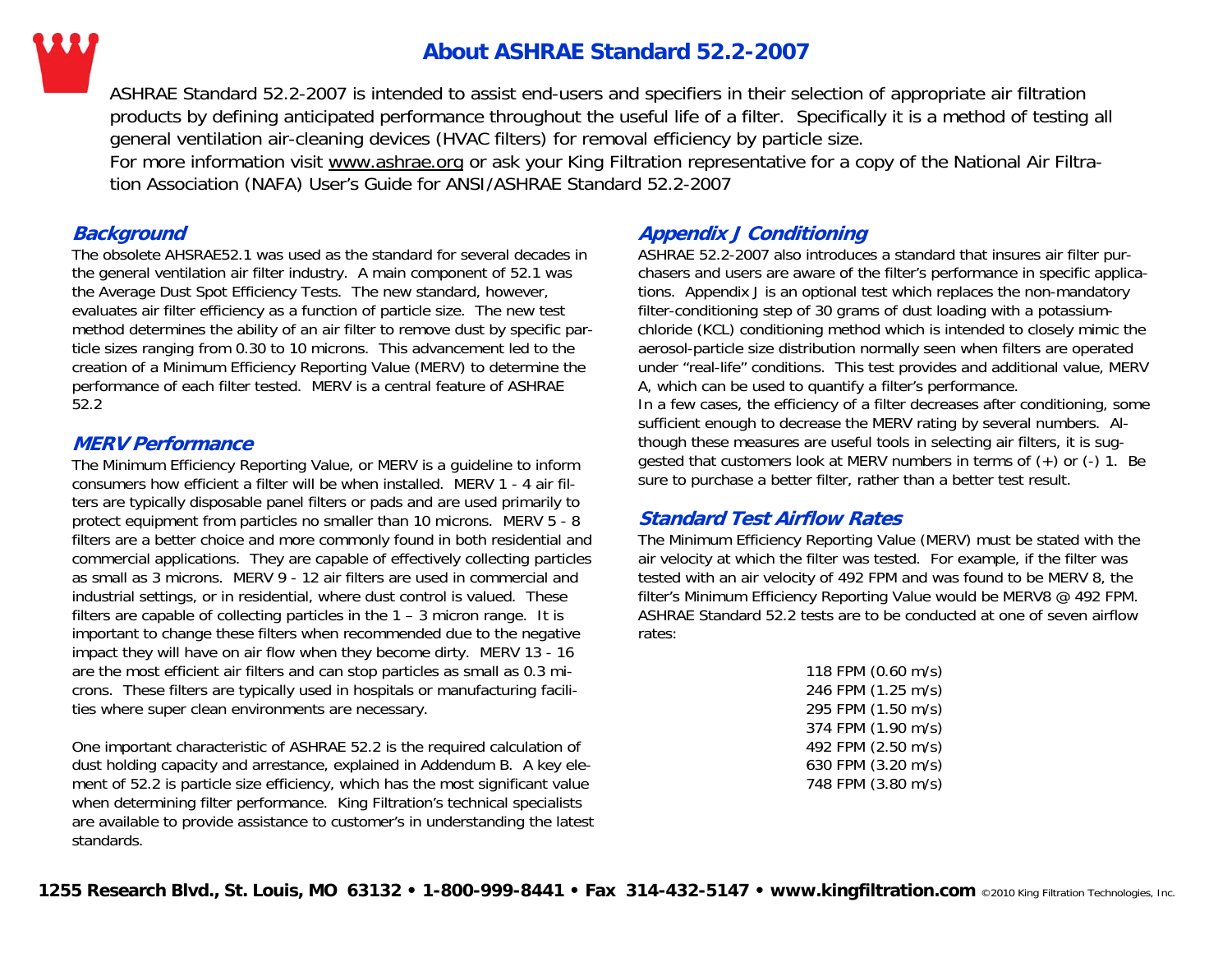

### ASHRAE TEST STANDARD 52.2 –2007



E1 PARTICLE SIZE EFFICIENCY (0.3 TO 1  $\mu$ )

| <b>APPLICATION GUIDELINES</b>                  |                             |                                           |                                                                                                                              |                                                                                                                                  |  |
|------------------------------------------------|-----------------------------|-------------------------------------------|------------------------------------------------------------------------------------------------------------------------------|----------------------------------------------------------------------------------------------------------------------------------|--|
| <b>MERV Standard 52.2</b>                      | <b>Particle Size Ranges</b> | <b>Average Arrestance</b><br>(Addendum B) | <b>Typical Applications</b>                                                                                                  | <b>Typical Filter Type</b>                                                                                                       |  |
| <b>MERV 1-4</b>                                | $> 10$ Micron               | $60 \% - 80 \%$                           | Residential / Minimum Light<br>Commercial<br>Minimum / Equipment<br><b>Protection</b>                                        | Permanent. Self Charging (passive)<br><b>Washable Metal or Foam Synthetics</b><br>Disposable Panels Fiberglass / Syn-<br>thetics |  |
| <b>MERV 5-8</b>                                | $3.0 - 10$ Micron           | $80 \% - 90%$                             | <b>Industrial Workplaces</b><br>Commercial<br>Better / Residential<br>Paint Booth / Finishing                                | <b>Pleated Filters</b><br><b>Extended Surface Filters</b><br><b>Media Panel Filters</b>                                          |  |
| <b>MERV 9-12</b>                               | $1.0 - 3.0$ Micron          | $> 90 - 98 %$                             | Superior/Residential<br>Better/Industrial<br>Workplaces<br><b>Better/Commercial Buildings</b>                                | Non-Supported / Pocket Filter /<br>Rigid Box Rigid Cell / Cartridge                                                              |  |
| <b>MERV 13-16</b>                              | $0.3 - 1.0$ Micron          | $> 95 - 99 \%$                            | <b>Smoke Removal</b><br><b>General Surgery</b><br><b>Hospitals &amp; Health Care</b><br>Superior / Commercial Build-<br>ings | Rigid Cell / Cartridge<br>Rigid Box / Non-Supported / Pocket<br><b>Filter</b>                                                    |  |
| MERV 17-20 * (1)<br><b>Deleted From ASHRAE</b> |                             |                                           | <b>Clean Rooms</b><br><b>High Risk Surgery</b><br><b>Hazardous Materials</b>                                                 | <b>HEPA</b><br><b>ULPA</b>                                                                                                       |  |

This table is intended to be a general guide to filter use and does not address specific applications or individual filter performance in a given application. Refer to manufacturer test results for additional information.

(1) ASHRAE dos not have a test procedure for HEPA testing and has thus dropped the MERV 17—20 classifications.